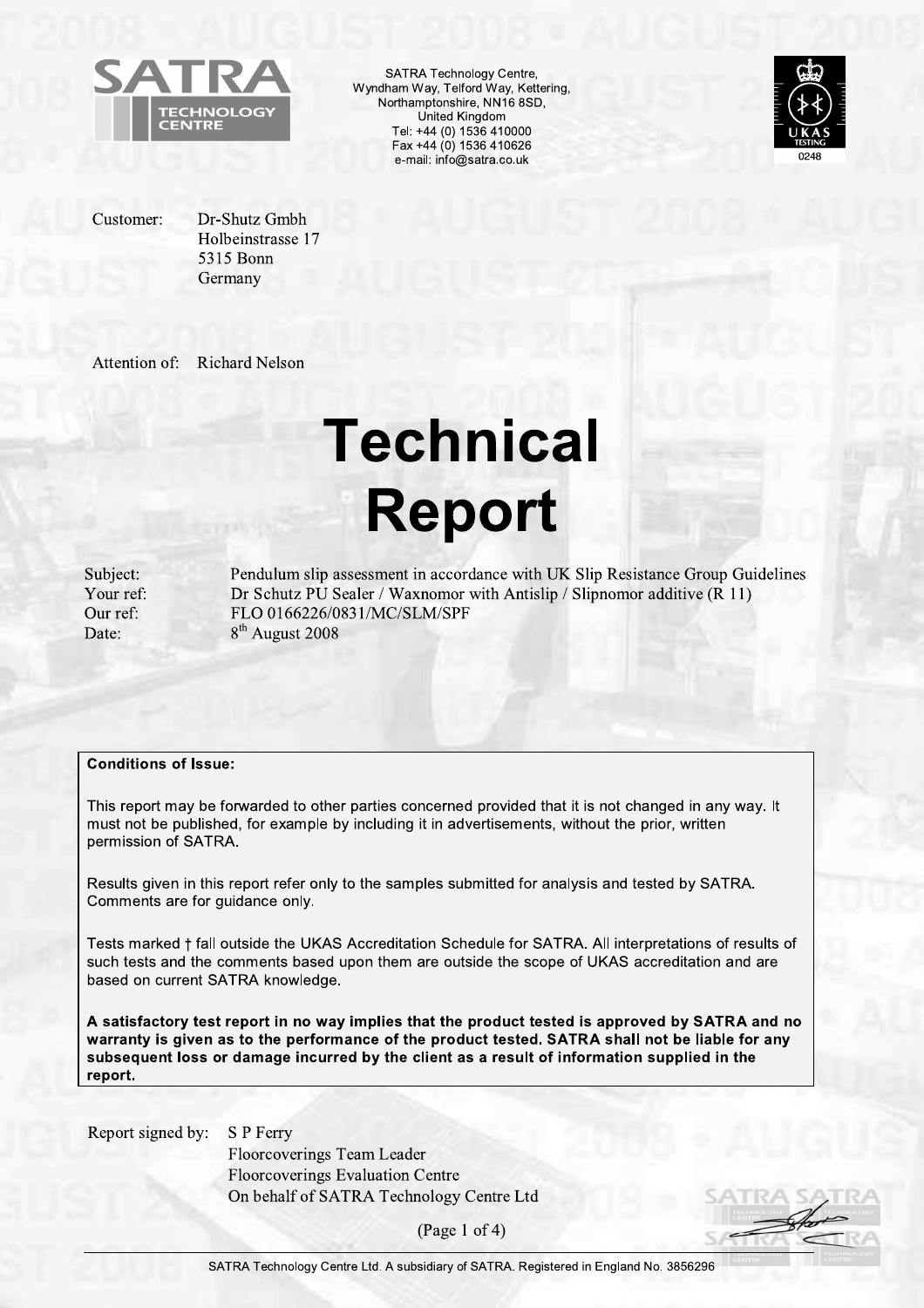

## **Technical Report**



## SLIP RESISTANCE TESTING OF A ANTISLIP COATING ON A PVC FLOORING ACCORDING TO THE UK SLIP RESISTANCE GROUP GUIDELINES

As requested by Dr-Shutz Gmbh, we have conducted an assessment of the slip resistance of the clear anti slip coating on a PVC floor covering submitted, as detailed below.

## **SUMMARY**

The sample referenced "PU-Sealer Antislip (applied to a homogeneous PVC floor covering)" has demonstrated a low potential for slipping under both dry and wet test conditions, when assessed according to UK Slip Resistance Group guidelines – Issue  $3$  – November 2005

## **SAMPLE SUBMITTED**

| Reference:<br>Description: | PU-Sealer Antislip<br>A clear anti slip coating incorporating particulate applied onto a homogeneous<br>polyvinyl chloride flooring (EN 649) incorporating PVC chips |  |  |  |
|----------------------------|----------------------------------------------------------------------------------------------------------------------------------------------------------------------|--|--|--|
| Appearance:                |                                                                                                                                                                      |  |  |  |
|                            |                                                                                                                                                                      |  |  |  |
|                            |                                                                                                                                                                      |  |  |  |
|                            |                                                                                                                                                                      |  |  |  |
|                            |                                                                                                                                                                      |  |  |  |
|                            |                                                                                                                                                                      |  |  |  |
|                            |                                                                                                                                                                      |  |  |  |
|                            |                                                                                                                                                                      |  |  |  |
|                            |                                                                                                                                                                      |  |  |  |

Intended application: Date received: Conditioning commenced: Testing commenced: Testing completed Testing conducted by:

Contract / Commercial use 5<sup>th</sup> August 2008  $5<sup>th</sup>$  August 2008  $6<sup>th</sup>$  August 2008  $6<sup>th</sup>$  August 2008 Michael Cawley

**Report by: Sarah Morris** Dr-Shutz Gmbh FLO 0166226/0831/MC/SLM?SPF 8<sup>th</sup> August 2008

(Page 2 of 4)

Signed by: S P Ferry Floor coverings Team Lead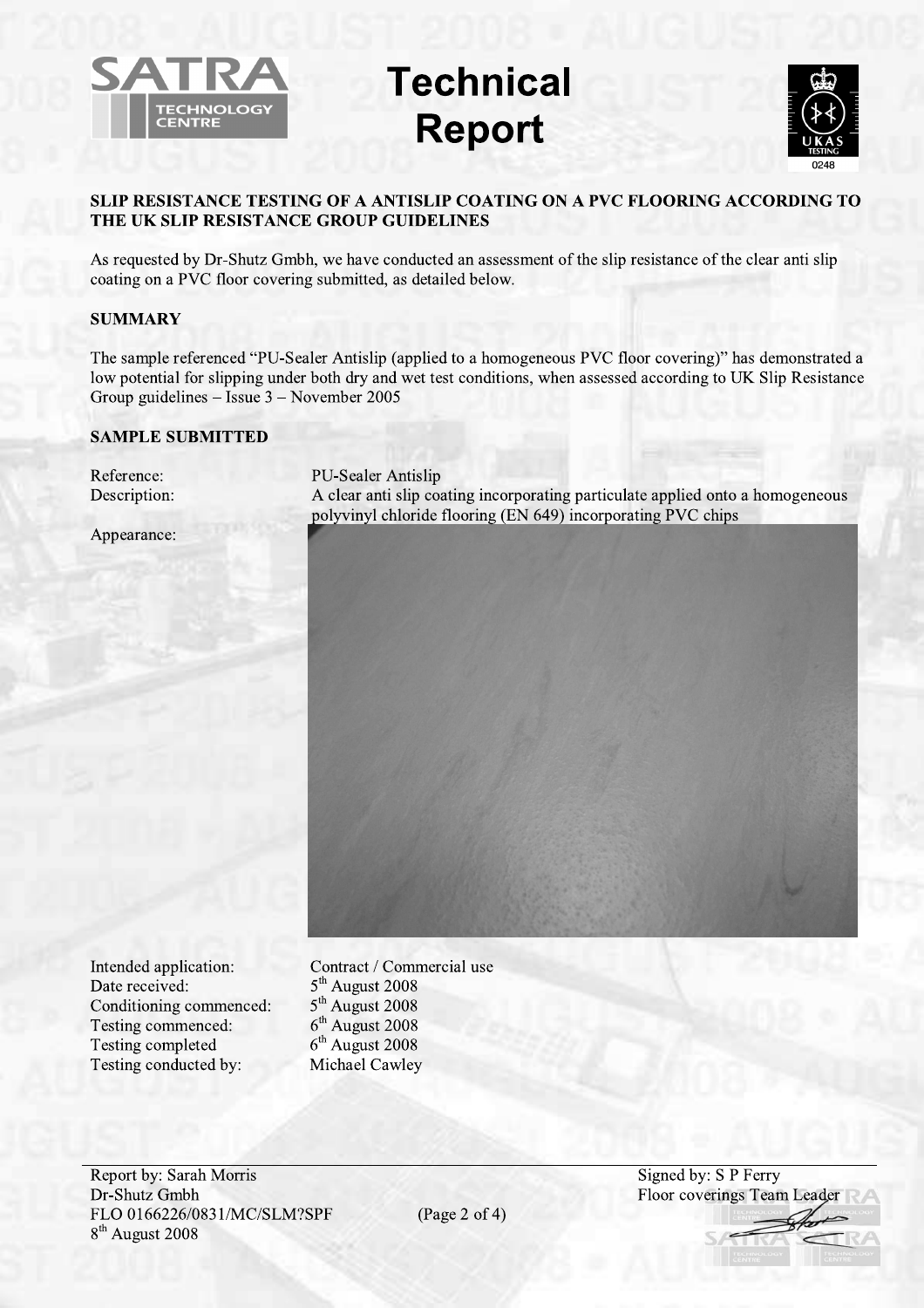

## **Technical Report**



## **TESTS CARRIED OUT**

BS 7976-2: 2002 Pendulum Testers, method of operation<sup>(1)</sup>

Note:

(1) Testing has been conducted and the results have been assessed in accordance with the UK Slip Resistance Group Guidelines - Issue 3: 2005

## **RESULTS**

## Table 1. BS 7976-2: 2002 Pendulum Testers, method of operation (Using Slider 96)

| Sample    | Condition   | Average PTV/Direction of Test |    |    | Overall average slip |
|-----------|-------------|-------------------------------|----|----|----------------------|
|           |             |                               |    |    | measurement (PTV's)  |
| PU-Sealer | Dry         | 66                            | 65 | 65 | 65                   |
| Antislip  | Wet (water) | 56                            | 50 | 55 | 54                   |

## **Direction of Test**



## **COMMENTS**

The method of test is intended to assess the potential of slipping for people walking on a flooring material. A pendulum attached to a spring loaded foot fitted with a standard rubber slider referenced Slider 96 (formally known as Four S Rubber) is allowed to swing so the slider contacts a dry or wet test floor covering over a set distance. The extent to which the pendulum fails to reach its release height on the overswing is determined as a measurement of the slip resistance. The procedure is carried out in three directions, in one principle direction, at  $90^{\circ}$  to this and at  $45^{\circ}$  to the principle direction.

The following table contains guidelines recommended by the UK Slip resistance group – Issue 3 2005.

| <b>Slip potential</b>   | <b>PTV</b> |
|-------------------------|------------|
| High slip potential     | $0 - 24$   |
| Moderate slip potential | 25-35      |
| Low slip potential      | $36+$      |

The sample submitted demonstrated a low potential for slipping incidents when tested under both dry surface conditions and when contaminated with potable water.

(Page  $3$  of  $4$ )

Signed by: S P Ferry Floor coverings Team Leader